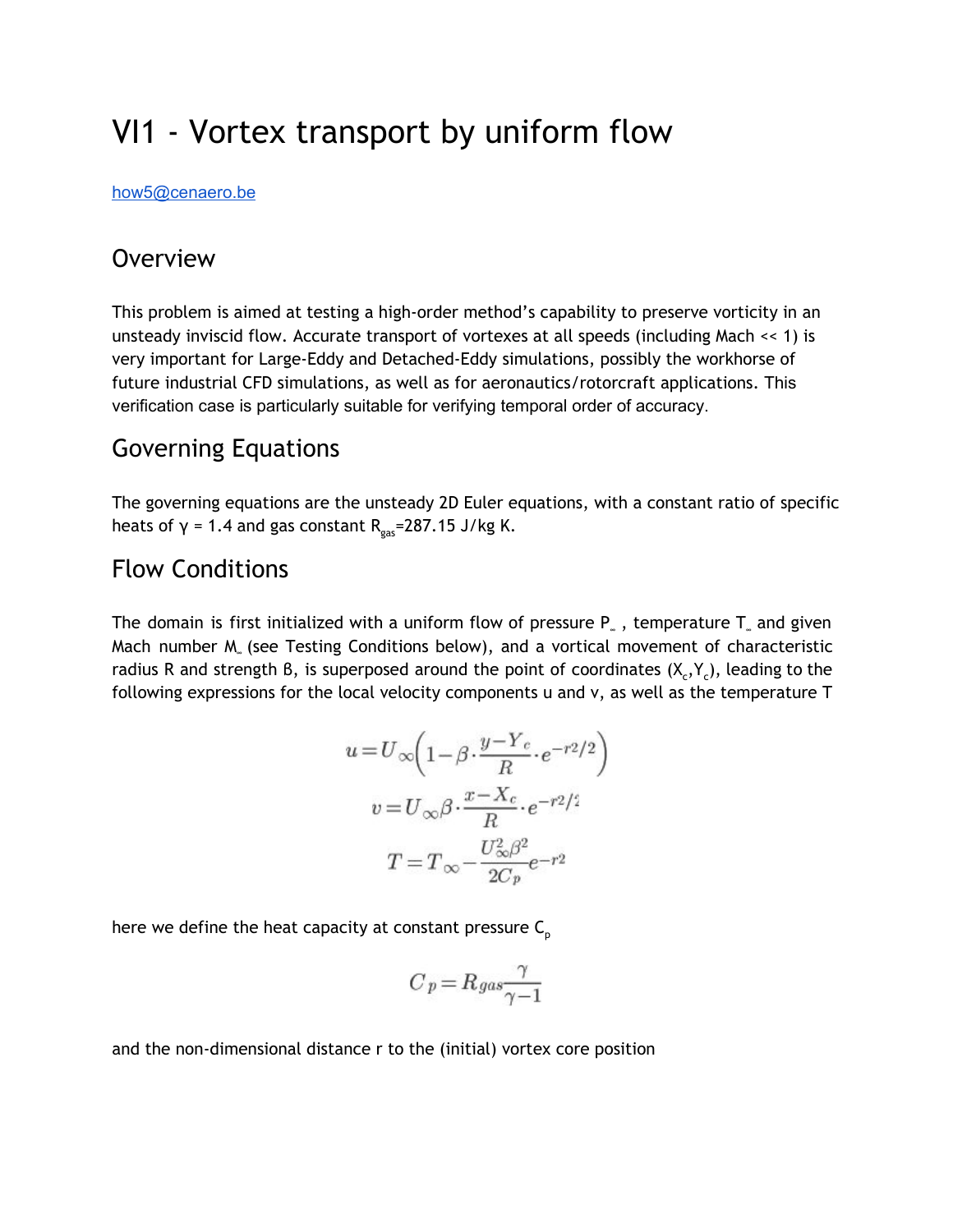$$
r = \frac{\sqrt{(x - X_c)^2 + (y - Y_c)^2}}{R}
$$

whereas the free stream velocity  ${\sf U}_\ast$  is given by

$$
U_{\infty} = M_{\infty} \sqrt{\gamma R_{gas} T_{\infty}}
$$

The fluid pressure p, temperature T and density  $\rho$  are prescribed such that the over imposed vortex is a steady solution of the stagnant (e.g. without uniform transport) flow situation :

$$
\rho_{\infty} = \frac{p_{\infty}}{R_{gas}T_{\infty}}
$$

$$
\rho = \rho_{\infty} \left(\frac{T}{T_{\infty}}\right)^{\frac{1}{\gamma - 1}}
$$

$$
p = \rho R_{gas}T
$$

The superposed vortex should be transported without distortion by the flow. Thus, the initial flow solution can be used to assess the accuracy of the computational method (see Requirements below).

#### **Geometry**

The computational domain is rectangular, with  $(x, y)$ =[0 ..Lx ] x [0.. Ly ].

#### Boundary Conditions

Translational periodic boundary conditions are imposed for the left/right and top/bottom boundaries respectively.

#### Testing Conditions

Assume that the computational domain dimensions (in meters) are Lx=0.1 ,Ly=0.1 and set Xc=0.05 [m], Yc=0.05 [m] (marking the center of the computational domain), and P $_{\circ}$ =10<sup>5</sup> N/m2 and T<sub>∞</sub>=300K. Consider the following two flow configurations:

- 1. "Slow vortex" :  $M_s = 0.05$ ,  $B = 1/50$ ,  $R = 0.005$ .
- 2. "Fast vortex" :  $M_s = 0.5$ ,  $B = 1/5$ ,  $R = 0.005$ .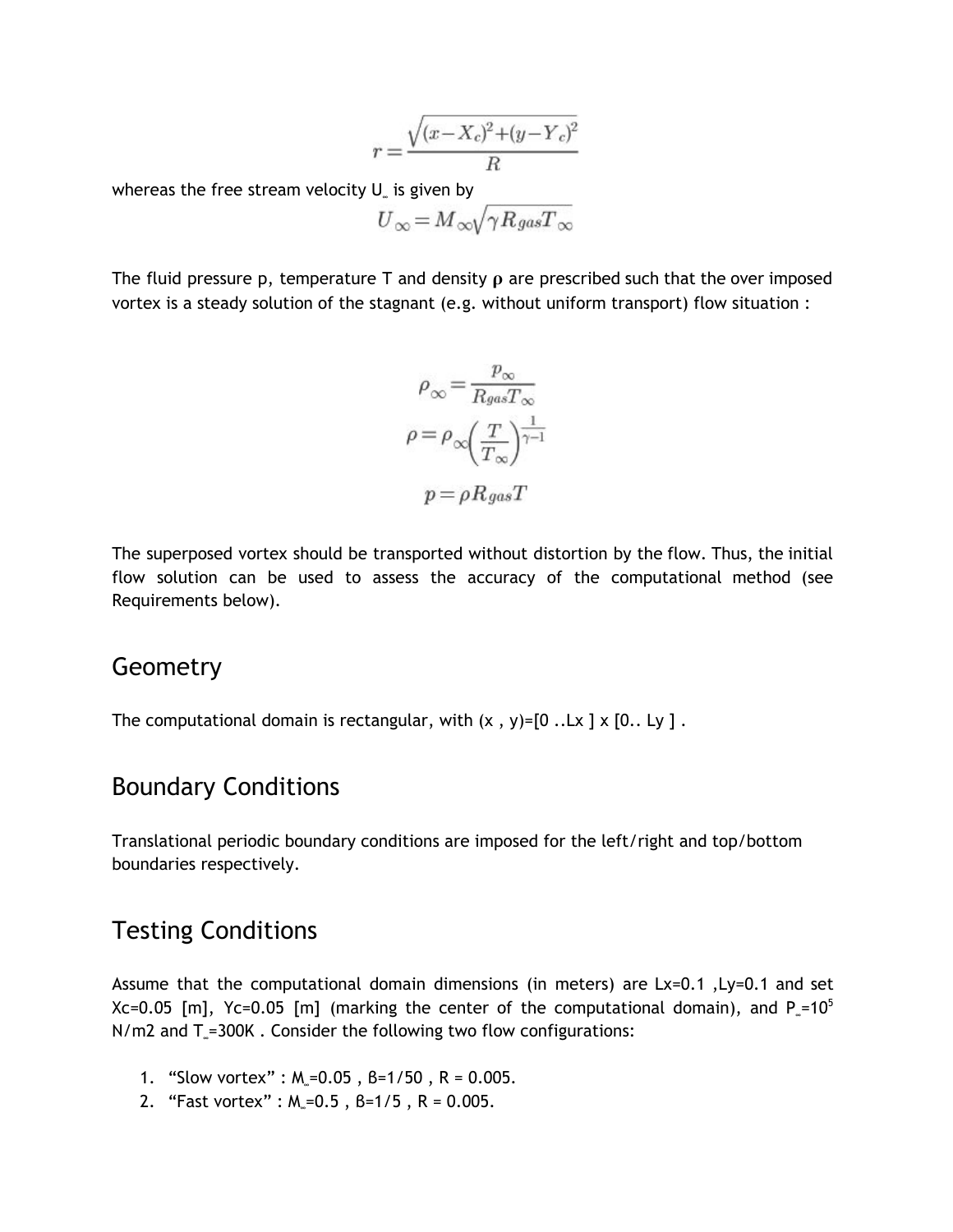Define the time-period T as T=Lx /U<sub>∞</sub> and perform a "long" simulation, where solution is advanced in time for 50 time-periods (dT = 50 T). The above flow configurations and simulation time define two different testing conditions.

## Requirements

- 1. For both testing conditions, perform two sets of simulations, on both regular meshes (uniform Cartesian nodes distribution) and the corresponding randomly perturbed meshes (meshes provided, see Additional Notes below).
- 2. Compute solutions on a series of minimum three successively refined grids, with grid-sizes h : Lx /32 (grid 1), Lx /64 (grid 2), Lx /128 (grid 3), etc.
- 3. Advance the solution in time as required (50 time periods, T) and compute the L2-norm of the error at the end of the simulation, as advised in the guidelines, using the two velocity-vector components  $(u, v)$ , L2 (err).
- 4. Compare the numerical solution at the end of simulation, with the exact solution (i.e. the solution after initialization,  ${\mathsf u}_0$  and  ${\mathsf v}_0$  ).
- 5. For each test condition considered, perform a sensitivity study to determine the appropriate time-step size, dt. The final results obtained on the finest mesh and for the duration considered, while using the time-step dt, should be time-step size insensitive: the difference in the measured L2 (err) should not change with more than 0.1%, if the time-step size is reduced from dt to 0.5dt.
- 6. Study the numerical order of accuracy, e.g. L2 (err) v.s. a characteristic grid-size h $\tilde{\ }$ , defined as  $h \cong 1$  /(nDOFs)<sup>1/ND</sup> (where ND = {2, 3} for 2D and 3D respectively) (see Guidelines), and discretization order p.
- 7. Submit the following sets of data (for each testing condition considered):
	- L2(err) v.s. h~, for different characteristic grid-sizes h~and discretization orders p. Note: at least 3 data points are required for each regression line.
	- $\circ$  The computational cost (in work units) to perform the entire simulation (on both the regular and perturbed meshes), for different discretization orders p.

## Additional Notes

- Only the "slow vortex" simulations (on regular and perturbed meshes) are mandatory.
- Successively refined regular 2D meshes (both tri- and quad-meshes) and respective 3D meshes (tet and hex-meshes) in GMSH format for four different mesh sizes, are provided for convenience. File names: 2d\_[tri/quad]\_grid-[1/2/3/4].msh and 3d\_[tet/hex]\_grid-[1/2/3/4].msh .
- Randomly perturbed meshes of corresponding average mesh sizes h, where the mesh nodes are randomly displaced with a maximum distance  $\delta_{\text{max}}=0.15$ h in both x and y